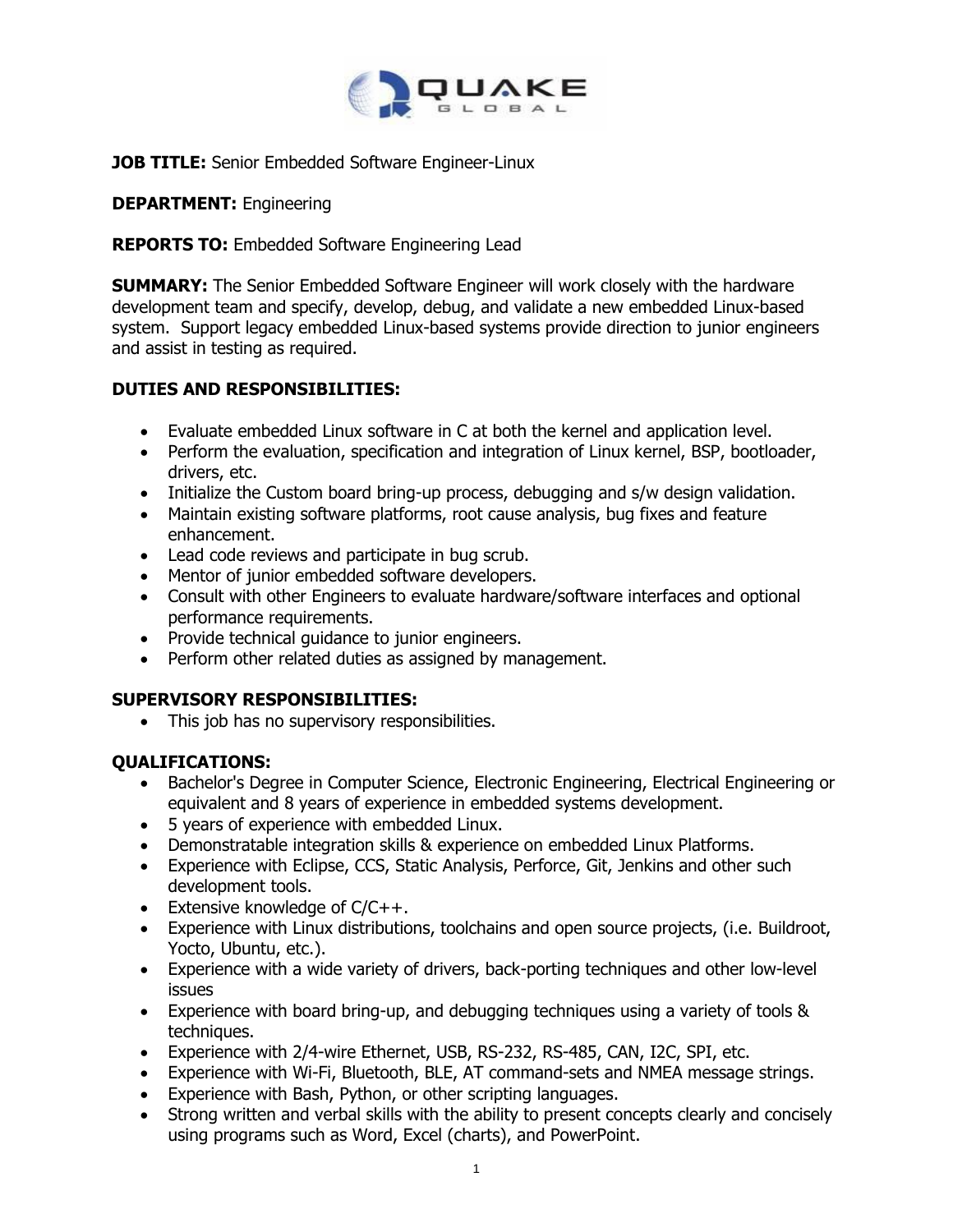#### **Other skills preferred:**

- Experience with Secure Boot, High Assurance Boot, Key and Certificate Management.
- Experience with satellite communications, V2X or other wireless technologies.
- TCP/IP, Sockets and MQTT
- Experience with GPL terms and conditions.
- Knowledge of test and diagnostic equipment such as spectrum analyzers, oscilloscopes, etc.
- Familiarity with simple soldering and electrical diagnostics.
- Experience with RF, analog, digital circuits and logic systems.
- Ability to analyze and solve complex software engineering problems.
- 5G development/experience (bonus points).

### **COMPETENCIES:**

- **Diversity** Demonstrates knowledge of EEO policy; Shows respect and sensitivity for cultural differences; Educates others on the value of diversity; Promotes a harassmentfree environment; Builds a diverse workforce.
- **Ethics** Treats people with respect; Keeps commitments; Inspires the trust of others; Works with integrity and ethically; Upholds organizational values.
- **Adaptability** Adapts to changes in the work environment; Manages competing demands; Changes approach or method to best fit the situation; Able to deal with frequent change, delays, or unexpected events.
- **Analytical** Synthesizes complex or diverse information; Collects and researches data; Uses intuition and experience to complement data; Designs workflows and procedures.
- **Attendance/Punctuality** Is consistently at work and on time; Ensures work responsibilities are covered when absent; Arrives at meetings and appointments on time.
- **Cost Consciousness** Looks for cost savings opportunities, Conserves organizational resources.
- **Dependability** Follows instructions, responds to management direction; Takes responsibility for own actions; Keeps commitments; Completes tasks on time or notifies appropriate person with an alternate plan.
- **Design** Generates creative solutions; Translates concepts and information into images; Uses feedback to modify designs; Applies design principles; Demonstrates attention to detail.
- **Initiative** Undertakes self-development activities; Seeks increased responsibilities; Looks for and takes advantage of opportunities; Asks for and offers help when needed.
- **Interpersonal Skills** Focuses on solving conflict, not blaming; Maintains confidentiality; Listens to others without interrupting; Keeps emotions under control; Remains open to others' ideas and tries new things.
- **Motivation** Sets and achieves challenging goals; Demonstrates persistence and overcomes obstacles; Measures self against standard of excellence; Takes calculated risks to accomplish goals.
- **Oral Communication** Speaks clearly and persuasively in positive or negative situations; Listens and gets clarification; Responds well to questions; Demonstrates group presentation skills; Participates in meetings.
- **Organizational Support** Follows policies and procedures; Completes administrative tasks correctly and on time; Supports organization's goals and values; Benefits organization through outside activities; Supports affirmative action and respects diversity.
- **Planning/Organizing** Prioritizes and plans work activities; Uses time efficiently; Plans for additional resources; Sets goals and objectives.
- **Problem Solving** Identifies and resolves problems in a timely manner; Gathers and analyzes information skillfully; Develops alternative solutions; Works well in group problem solving situations; Uses reason even when dealing with emotional topics.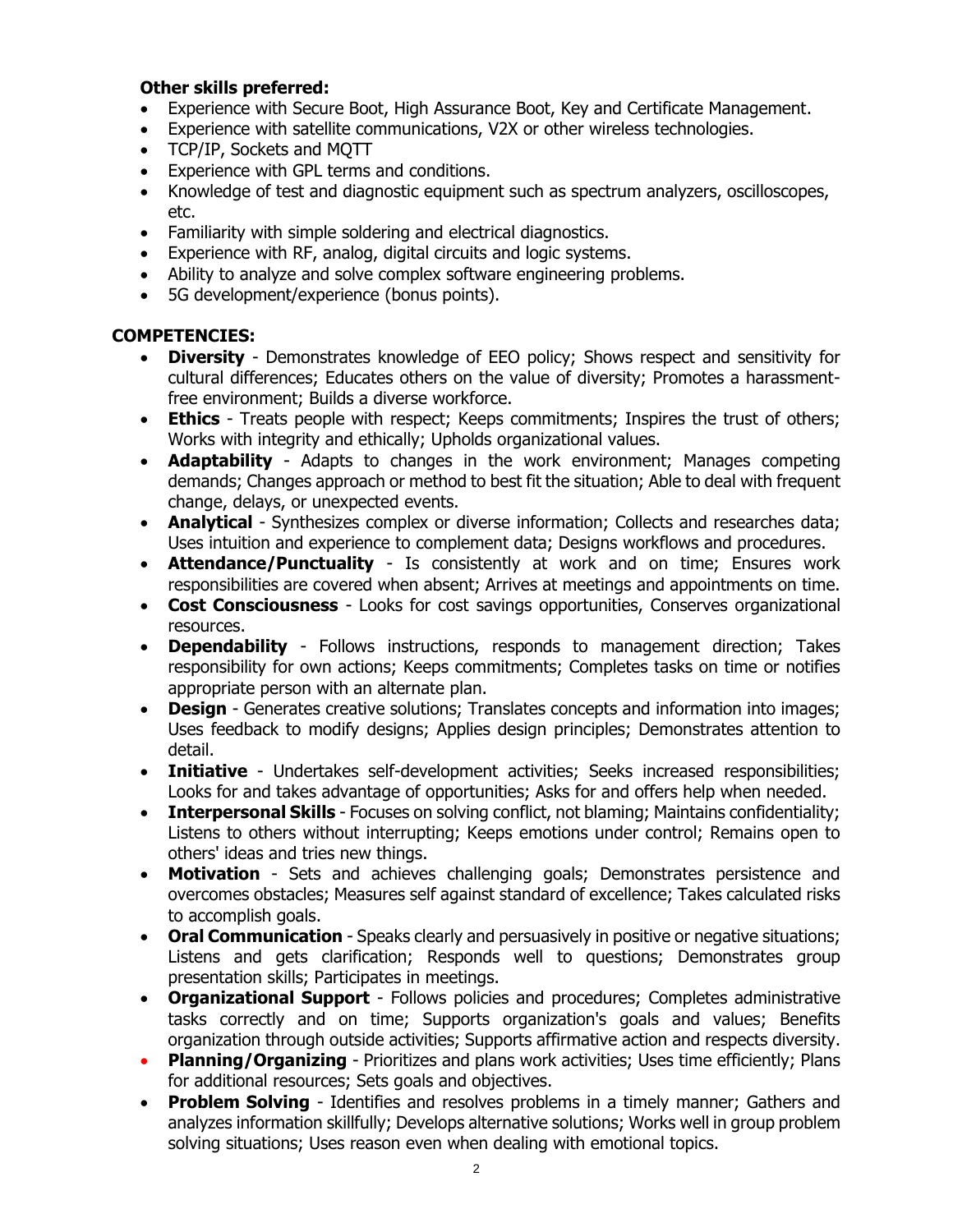- **Professionalism** Approaches others in a tactful manner; Reacts well under pressure; Treats others with respect and consideration regardless of their status or position; Accepts responsibility for own actions; Follows through on commitments.
- **Quality** Demonstrates accuracy and thoroughness; Looks for ways to improve and promote quality; Applies feedback to improve performance; Monitors own work to ensure quality.
- **Safety and Security** Observes safety and security procedures; Determines appropriate action beyond guidelines; Reports potentially unsafe conditions; Uses equipment and materials properly.
- **Teamwork** Balances team and individual responsibilities; Exhibits objectivity and openness to others' views; Gives and welcomes feedback; Contributes to building a positive team spirit; Puts success of team above own interests; Able to build morale and group commitments to goals and objectives; Supports everyone's efforts to succeed.
- **Technical Skills** Assesses own strengths and weaknesses; Pursues training and development opportunities; Strives to continuously build knowledge and skills; Shares expertise with others.
- **Written Communication** Writes clearly and informatively; Edits work for spelling and grammar; Varies writing style to meet needs; Presents numerical data effectively; Able to read and interpret written information.

## **PHYSICAL DEMANDS:**

The physical demands described here are representative of those that must be met by an employee to successfully perform the essential functions of this job. Reasonable accommodations may be made to enable individuals with disabilities to perform the essential functions. While performing the duties of this job, the employee is regularly required to stand, walk, sit, and talk or hear. The employee must occasionally lift and/or move up to 25 pounds. The employee must occasionally crouch, stoop, or reach. Specific vision abilities required by this job include close vision, color vision, depth perception, and ability to adjust focus. The noise level in the work environment is usually moderate.

**WORK ENVIRONMENT:** The work environment characteristics described here are representative of those an employee encounters while performing the essential functions of this job. Reasonable accommodations may be made to enable individuals with disabilities to perform the essential functions.

The noise level in the work environment is usually moderate.

The above is intended to describe the general content of and requirements for the performance of this job. It is not to be construed as an exhaustive statement of duties, responsibilities or physical requirements. Nothing in this job description restricts management's right to assign or reassign duties and responsibilities to this job at any time. Reasonable accommodations may be made to enable individuals with disabilities to perform the essential functions. ACKNOWLEDGEMENT

I have read the foregoing job description and understand the responsibilities of the job. I agree that I am able to perform the essential duties of this position.

\_\_\_\_\_\_\_\_\_\_\_\_\_\_\_\_\_\_\_\_\_\_\_\_\_\_\_\_\_\_\_\_ \_\_\_\_\_\_\_\_\_\_\_\_\_\_\_\_\_\_\_\_\_\_\_\_\_\_\_\_\_\_\_\_\_\_

\_\_\_\_\_\_\_\_\_\_\_\_\_\_\_\_\_\_\_\_\_\_\_\_\_\_\_\_\_\_\_\_ \_\_\_\_\_\_\_\_\_\_\_\_\_\_\_\_\_\_\_\_\_\_\_\_\_\_\_\_\_\_\_\_\_\_

Employee Name Manager Name

\_\_\_\_\_\_\_\_\_\_\_\_\_\_\_\_\_\_\_\_\_\_\_\_\_\_\_\_\_\_\_\_ \_\_\_\_\_\_\_\_\_\_\_\_\_\_\_\_\_\_\_\_\_\_\_\_\_\_\_\_\_\_\_\_\_\_ Employee Signature Manager Signature